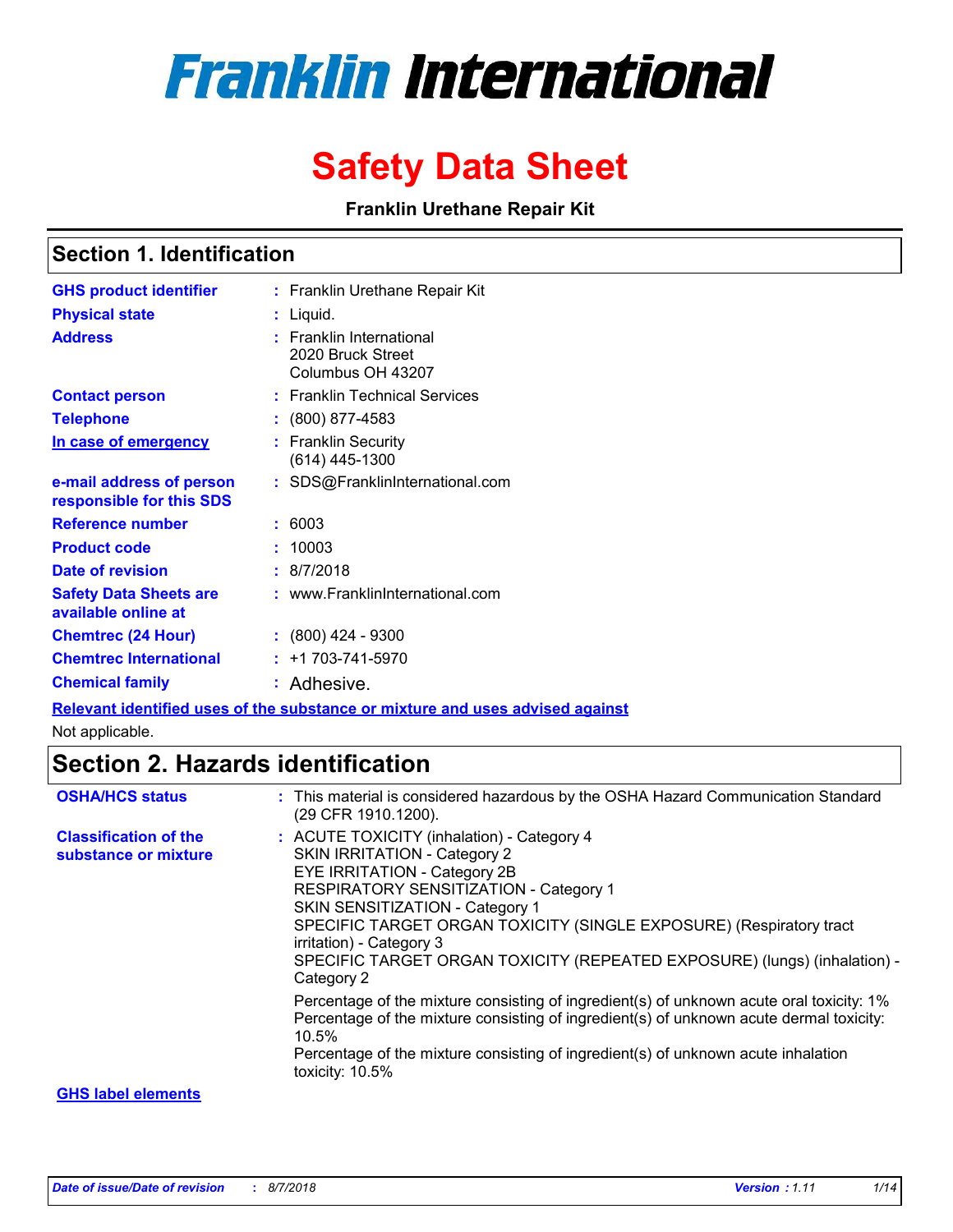## **Section 2. Hazards identification**

| <b>Hazard pictograms</b>                   |                                                                                                                                                                                                                                                                                                                                                                                                                                                                                                                                                                                                                                              |
|--------------------------------------------|----------------------------------------------------------------------------------------------------------------------------------------------------------------------------------------------------------------------------------------------------------------------------------------------------------------------------------------------------------------------------------------------------------------------------------------------------------------------------------------------------------------------------------------------------------------------------------------------------------------------------------------------|
| <b>Signal word</b>                         | Danger                                                                                                                                                                                                                                                                                                                                                                                                                                                                                                                                                                                                                                       |
| <b>Hazard statements</b>                   | : Harmful if inhaled.<br>Causes skin and eye irritation.<br>May cause allergy or asthma symptoms or breathing difficulties if inhaled.<br>May cause an allergic skin reaction.<br>May cause respiratory irritation.<br>May cause damage to organs through prolonged or repeated exposure if inhaled. (lungs)                                                                                                                                                                                                                                                                                                                                 |
| <b>Precautionary statements</b>            |                                                                                                                                                                                                                                                                                                                                                                                                                                                                                                                                                                                                                                              |
| <b>Prevention</b>                          | : Wear protective gloves. Wear respiratory protection. Use only outdoors or in a well-<br>ventilated area. Do not breathe vapor. Wash hands thoroughly after handling.<br>Contaminated work clothing must not be allowed out of the workplace.                                                                                                                                                                                                                                                                                                                                                                                               |
| <b>Response</b>                            | : Get medical attention if you feel unwell. IF INHALED: If breathing is difficult, remove<br>person to fresh air and keep comfortable for breathing. Call a POISON CENTER or<br>physician if you feel unwell. If experiencing respiratory symptoms: Call a POISON<br>CENTER or physician. IF ON SKIN: Wash with plenty of soap and water. Wash<br>contaminated clothing before reuse. If skin irritation or rash occurs: Get medical<br>attention. IF IN EYES: Rinse cautiously with water for several minutes. Remove<br>contact lenses, if present and easy to do. Continue rinsing. If eye irritation persists: Get<br>medical attention. |
| <b>Storage</b>                             | : Store locked up.                                                                                                                                                                                                                                                                                                                                                                                                                                                                                                                                                                                                                           |
| <b>Disposal</b>                            | Dispose of contents and container in accordance with all local, regional, national and<br>international regulations.                                                                                                                                                                                                                                                                                                                                                                                                                                                                                                                         |
| <b>Hazards not otherwise</b><br>classified | : None known.                                                                                                                                                                                                                                                                                                                                                                                                                                                                                                                                                                                                                                |

## **Section 3. Composition/information on ingredients**

| <b>Substance/mixture</b><br>Mixture                                                                                                                                                                                                   |                                             |                                                                |
|---------------------------------------------------------------------------------------------------------------------------------------------------------------------------------------------------------------------------------------|---------------------------------------------|----------------------------------------------------------------|
| <b>Ingredient name</b>                                                                                                                                                                                                                | $\frac{9}{6}$                               | <b>CAS number</b>                                              |
| Isocyanic acid, polymethylenepolyphenylene ester<br>4,4'-methylenediphenyl diisocyanate<br>l Castor oil<br>methylenediphenyl diisocyanate<br>[2,4-dioxo-1,3-diazetidine-1,3-diylbis[p-phenylenemethylene-p-phenylene]<br>diisocyanate | I≥25 - ≤50<br>l≥10 - ≤25<br>≤10<br>≤3<br>≤3 | 9016-87-9<br>101-68-8<br>8001-79-4<br>26447-40-5<br>17589-24-1 |

Any concentration shown as a range is to protect confidentiality or is due to batch variation.

**There are no additional ingredients present which, within the current knowledge of the supplier and in the concentrations applicable, are classified as hazardous to health or the environment and hence require reporting in this section.**

**Occupational exposure limits, if available, are listed in Section 8.**

## **Section 4. First aid measures**

#### **Description of necessary first aid measures**

**Eye contact :**

: Immediately flush eyes with plenty of water, occasionally lifting the upper and lower eyelids. Check for and remove any contact lenses. Continue to rinse for at least 10 minutes. Get medical attention.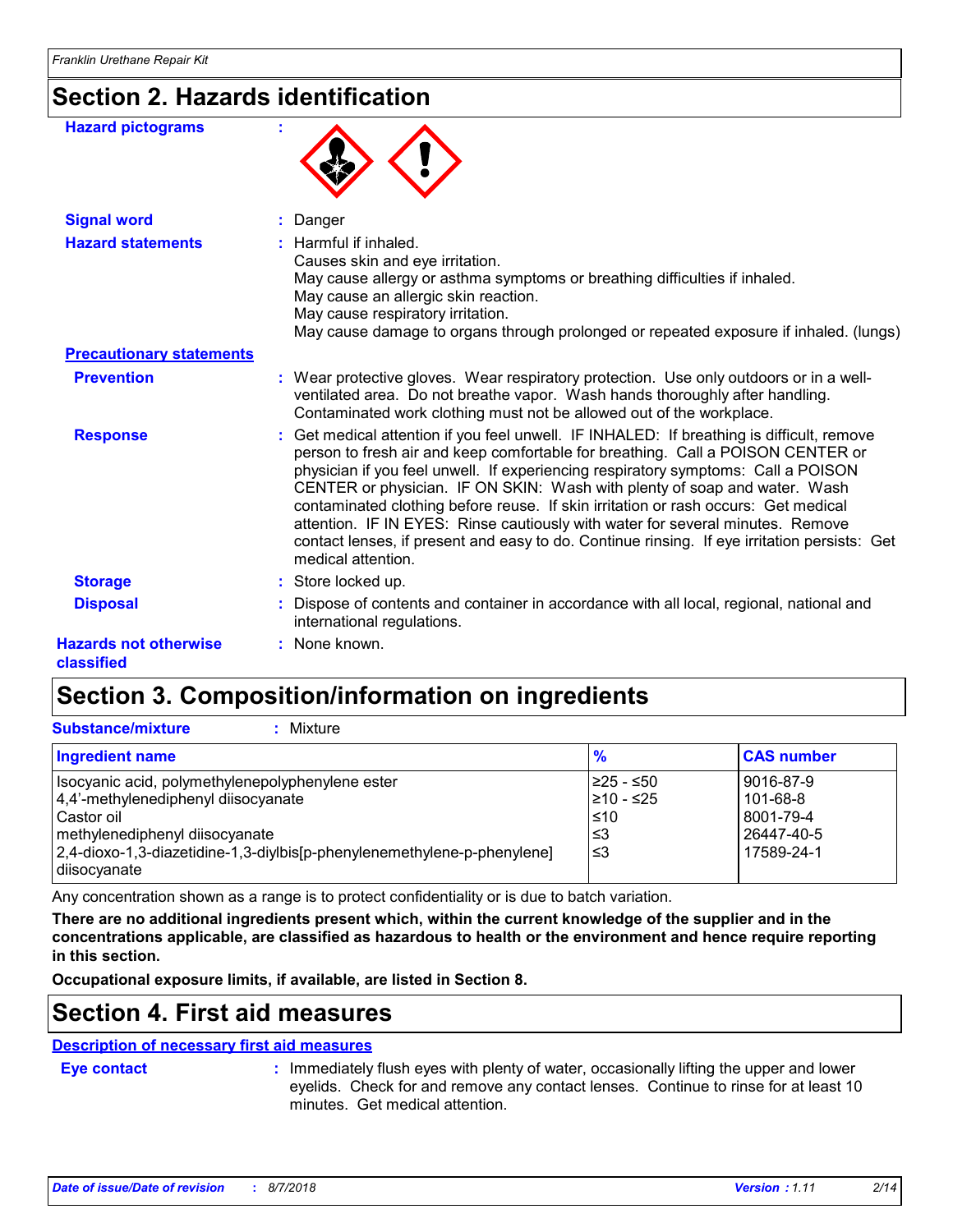## **Section 4. First aid measures**

| <b>Inhalation</b>                                  | : Remove victim to fresh air and keep at rest in a position comfortable for breathing. If it<br>is suspected that fumes are still present, the rescuer should wear an appropriate mask<br>or self-contained breathing apparatus. If not breathing, if breathing is irregular or if<br>respiratory arrest occurs, provide artificial respiration or oxygen by trained personnel. It<br>may be dangerous to the person providing aid to give mouth-to-mouth resuscitation.<br>Get medical attention. If necessary, call a poison center or physician. If unconscious,<br>place in recovery position and get medical attention immediately. Maintain an open<br>airway. Loosen tight clothing such as a collar, tie, belt or waistband. In case of<br>inhalation of decomposition products in a fire, symptoms may be delayed. The exposed<br>person may need to be kept under medical surveillance for 48 hours. In the event of<br>any complaints or symptoms, avoid further exposure. |
|----------------------------------------------------|---------------------------------------------------------------------------------------------------------------------------------------------------------------------------------------------------------------------------------------------------------------------------------------------------------------------------------------------------------------------------------------------------------------------------------------------------------------------------------------------------------------------------------------------------------------------------------------------------------------------------------------------------------------------------------------------------------------------------------------------------------------------------------------------------------------------------------------------------------------------------------------------------------------------------------------------------------------------------------------|
| <b>Skin contact</b>                                | : Wash with plenty of soap and water. Remove contaminated clothing and shoes. Wash<br>contaminated clothing thoroughly with water before removing it, or wear gloves.<br>Continue to rinse for at least 10 minutes. Get medical attention. In the event of any<br>complaints or symptoms, avoid further exposure. Wash clothing before reuse. Clean<br>shoes thoroughly before reuse.                                                                                                                                                                                                                                                                                                                                                                                                                                                                                                                                                                                                 |
| <b>Ingestion</b>                                   | : Wash out mouth with water. Remove dentures if any. Remove victim to fresh air and<br>keep at rest in a position comfortable for breathing. If material has been swallowed and<br>the exposed person is conscious, give small quantities of water to drink. Stop if the<br>exposed person feels sick as vomiting may be dangerous. Do not induce vomiting<br>unless directed to do so by medical personnel. If vomiting occurs, the head should be<br>kept low so that vomit does not enter the lungs. Get medical attention following<br>exposure or if feeling unwell. Never give anything by mouth to an unconscious person.<br>If unconscious, place in recovery position and get medical attention immediately.<br>Maintain an open airway. Loosen tight clothing such as a collar, tie, belt or waistband.                                                                                                                                                                     |
| Most important symptoms/effects, acute and delayed |                                                                                                                                                                                                                                                                                                                                                                                                                                                                                                                                                                                                                                                                                                                                                                                                                                                                                                                                                                                       |
| <b>Potential acute health effects</b>              |                                                                                                                                                                                                                                                                                                                                                                                                                                                                                                                                                                                                                                                                                                                                                                                                                                                                                                                                                                                       |
| <b>Eye contact</b>                                 | : Causes eye irritation.                                                                                                                                                                                                                                                                                                                                                                                                                                                                                                                                                                                                                                                                                                                                                                                                                                                                                                                                                              |
| <b>Inhalation</b>                                  | : Harmful if inhaled. May cause respiratory irritation. May cause allergy or asthma<br>symptoms or breathing difficulties if inhaled.                                                                                                                                                                                                                                                                                                                                                                                                                                                                                                                                                                                                                                                                                                                                                                                                                                                 |
| <b>Skin contact</b>                                | : Causes skin irritation. May cause an allergic skin reaction.                                                                                                                                                                                                                                                                                                                                                                                                                                                                                                                                                                                                                                                                                                                                                                                                                                                                                                                        |
| <b>Ingestion</b>                                   | : No known significant effects or critical hazards.                                                                                                                                                                                                                                                                                                                                                                                                                                                                                                                                                                                                                                                                                                                                                                                                                                                                                                                                   |
| <b>Over-exposure signs/symptoms</b>                |                                                                                                                                                                                                                                                                                                                                                                                                                                                                                                                                                                                                                                                                                                                                                                                                                                                                                                                                                                                       |

| <b>Eye contact</b>         | : Adverse symptoms may include the following:<br>pain or irritation<br>watering<br>redness                                                                               |
|----------------------------|--------------------------------------------------------------------------------------------------------------------------------------------------------------------------|
| <b>Inhalation</b>          | : Adverse symptoms may include the following:<br>respiratory tract irritation<br>coughing<br>wheezing and breathing difficulties<br>asthma                               |
| <b>Skin contact</b>        | : Adverse symptoms may include the following:<br>irritation<br>redness                                                                                                   |
| <b>Ingestion</b>           | : No specific data.                                                                                                                                                      |
|                            | Indication of immediate medical attention and special treatment needed, if necessary                                                                                     |
| <b>Notes to physician</b>  | : In case of inhalation of decomposition products in a fire, symptoms may be delayed.<br>The exposed person may need to be kept under medical surveillance for 48 hours. |
| <b>Specific treatments</b> | : No specific treatment.                                                                                                                                                 |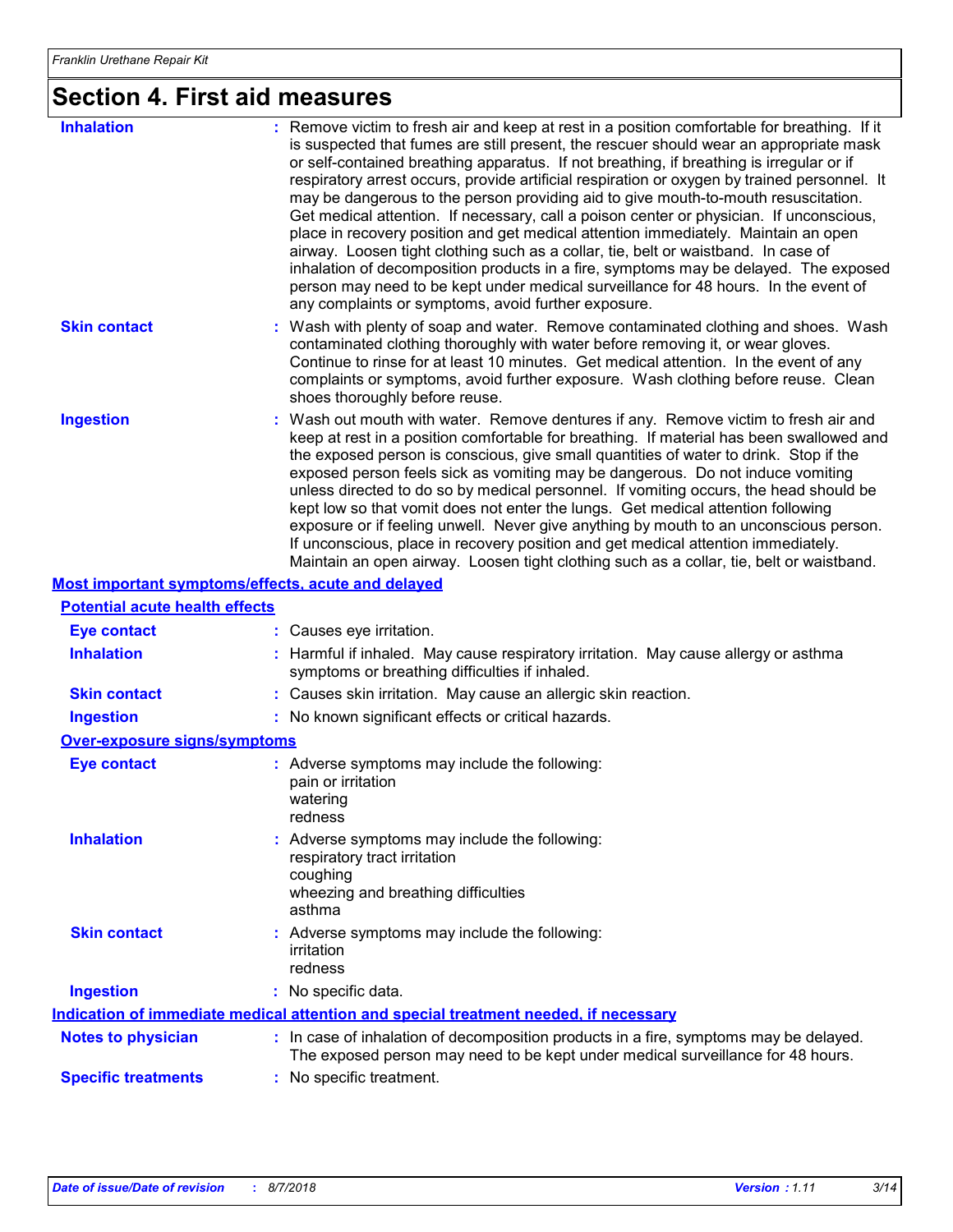## **Section 4. First aid measures**

**Protection of first-aiders** : No action shall be taken involving any personal risk or without suitable training. If it is suspected that fumes are still present, the rescuer should wear an appropriate mask or self-contained breathing apparatus. It may be dangerous to the person providing aid to give mouth-to-mouth resuscitation. Wash contaminated clothing thoroughly with water before removing it, or wear gloves.

#### **See toxicological information (Section 11)**

### **Section 5. Fire-fighting measures**

| <b>Extinguishing media</b>                               |                                                                                                                                                                                                   |  |
|----------------------------------------------------------|---------------------------------------------------------------------------------------------------------------------------------------------------------------------------------------------------|--|
| <b>Suitable extinguishing</b><br>media                   | : Use an extinguishing agent suitable for the surrounding fire.                                                                                                                                   |  |
| <b>Unsuitable extinguishing</b><br>media                 | : None known.                                                                                                                                                                                     |  |
| <b>Specific hazards arising</b><br>from the chemical     | : In a fire or if heated, a pressure increase will occur and the container may burst.                                                                                                             |  |
| <b>Hazardous thermal</b><br>decomposition products       | : Decomposition products may include the following materials:<br>carbon dioxide<br>carbon monoxide<br>nitrogen oxides                                                                             |  |
| <b>Special protective actions</b><br>for fire-fighters   | Promptly isolate the scene by removing all persons from the vicinity of the incident if<br>there is a fire. No action shall be taken involving any personal risk or without suitable<br>training. |  |
| <b>Special protective</b><br>equipment for fire-fighters | : Fire-fighters should wear appropriate protective equipment and self-contained breathing<br>apparatus (SCBA) with a full face-piece operated in positive pressure mode.                          |  |

### **Section 6. Accidental release measures**

|                                                       |  | Personal precautions, protective equipment and emergency procedures                                                                                                                                                                                                                                                                                                                                                                                                                                                                                                                                                                                                                                          |  |
|-------------------------------------------------------|--|--------------------------------------------------------------------------------------------------------------------------------------------------------------------------------------------------------------------------------------------------------------------------------------------------------------------------------------------------------------------------------------------------------------------------------------------------------------------------------------------------------------------------------------------------------------------------------------------------------------------------------------------------------------------------------------------------------------|--|
| For non-emergency<br>personnel                        |  | : No action shall be taken involving any personal risk or without suitable training.<br>Evacuate surrounding areas. Keep unnecessary and unprotected personnel from<br>entering. Do not touch or walk through spilled material. Avoid breathing vapor or mist.<br>Provide adequate ventilation. Wear appropriate respirator when ventilation is<br>inadequate. Put on appropriate personal protective equipment.                                                                                                                                                                                                                                                                                             |  |
|                                                       |  | For emergency responders : If specialized clothing is required to deal with the spillage, take note of any information in<br>Section 8 on suitable and unsuitable materials. See also the information in "For non-<br>emergency personnel".                                                                                                                                                                                                                                                                                                                                                                                                                                                                  |  |
| <b>Environmental precautions</b>                      |  | : Avoid dispersal of spilled material and runoff and contact with soil, waterways, drains<br>and sewers. Inform the relevant authorities if the product has caused environmental<br>pollution (sewers, waterways, soil or air).                                                                                                                                                                                                                                                                                                                                                                                                                                                                              |  |
| Methods and materials for containment and cleaning up |  |                                                                                                                                                                                                                                                                                                                                                                                                                                                                                                                                                                                                                                                                                                              |  |
| <b>Small spill</b>                                    |  | : Stop leak if without risk. Move containers from spill area. Dilute with water and mop up<br>if water-soluble. Alternatively, or if water-insoluble, absorb with an inert dry material and<br>place in an appropriate waste disposal container. Dispose of via a licensed waste<br>disposal contractor.                                                                                                                                                                                                                                                                                                                                                                                                     |  |
| <b>Large spill</b>                                    |  | : Stop leak if without risk. Move containers from spill area. Approach release from<br>upwind. Prevent entry into sewers, water courses, basements or confined areas. Wash<br>spillages into an effluent treatment plant or proceed as follows. Contain and collect<br>spillage with non-combustible, absorbent material e.g. sand, earth, vermiculite or<br>diatomaceous earth and place in container for disposal according to local regulations<br>(see Section 13). Dispose of via a licensed waste disposal contractor. Contaminated<br>absorbent material may pose the same hazard as the spilled product. Note: see<br>Section 1 for emergency contact information and Section 13 for waste disposal. |  |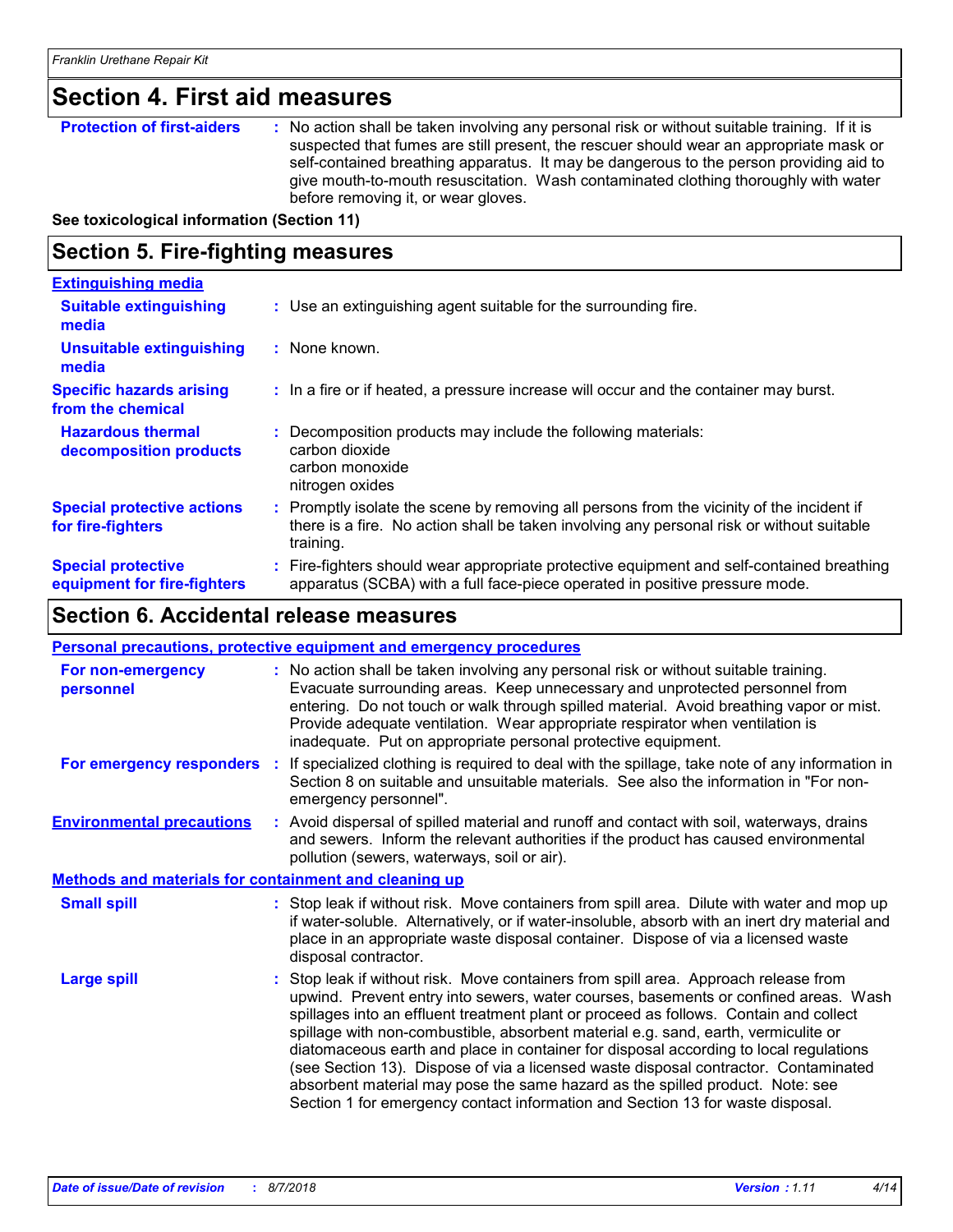## **Section 7. Handling and storage**

#### **Precautions for safe handling**

| <b>Protective measures</b>                                                       | : Put on appropriate personal protective equipment (see Section 8). Persons with a<br>history of skin sensitization problems or asthma, allergies or chronic or recurrent<br>respiratory disease should not be employed in any process in which this product is used.<br>Do not get in eyes or on skin or clothing. Do not breathe vapor or mist. Do not ingest.<br>Use only with adequate ventilation. Wear appropriate respirator when ventilation is<br>inadequate. Keep in the original container or an approved alternative made from a<br>compatible material, kept tightly closed when not in use. Empty containers retain<br>product residue and can be hazardous. Do not reuse container.                                                                                                                                                                                   |
|----------------------------------------------------------------------------------|--------------------------------------------------------------------------------------------------------------------------------------------------------------------------------------------------------------------------------------------------------------------------------------------------------------------------------------------------------------------------------------------------------------------------------------------------------------------------------------------------------------------------------------------------------------------------------------------------------------------------------------------------------------------------------------------------------------------------------------------------------------------------------------------------------------------------------------------------------------------------------------|
| <b>Advice on general</b><br>occupational hygiene                                 | : Eating, drinking and smoking should be prohibited in areas where this material is<br>handled, stored and processed. Workers should wash hands and face before eating,<br>drinking and smoking. Remove contaminated clothing and protective equipment before<br>entering eating areas. See also Section 8 for additional information on hygiene<br>measures.                                                                                                                                                                                                                                                                                                                                                                                                                                                                                                                        |
| <b>Conditions for safe storage,</b><br>including any<br><i>incompatibilities</i> | : Store between the following temperatures: $23.889$ to $40.556^{\circ}$ C (75 to $105^{\circ}$ F).<br>Precautions should be taken to minimize exposure to atmospheric humidity or water.<br>$CO2$ will be formed, which, in closed containers, could result in pressurization. Store in<br>accordance with local regulations. Store in original container protected from direct<br>sunlight in a dry, cool and well-ventilated area, away from incompatible materials (see<br>Section 10) and food and drink. Store locked up. Keep container tightly closed and<br>sealed until ready for use. Containers that have been opened must be carefully<br>resealed and kept upright to prevent leakage. Do not store in unlabeled containers.<br>Use appropriate containment to avoid environmental contamination. See Section 10 for<br>incompatible materials before handling or use. |

## **Section 8. Exposure controls/personal protection**

#### **Control parameters**

#### **Occupational exposure limits**

| <b>Ingredient name</b>                                                                                                                                                                                                              |                                  | <b>Exposure limits</b>                                                                                                                                                                                                                                                                                                                                                                                                                                                  |
|-------------------------------------------------------------------------------------------------------------------------------------------------------------------------------------------------------------------------------------|----------------------------------|-------------------------------------------------------------------------------------------------------------------------------------------------------------------------------------------------------------------------------------------------------------------------------------------------------------------------------------------------------------------------------------------------------------------------------------------------------------------------|
| Isocyanic acid, polymethylenepolyphenylene ester<br>4,4'-methylenediphenyl diisocyanate<br>Castor oil<br>methylenediphenyl diisocyanate<br>2,4-dioxo-1,3-diazetidine-1,3-diylbis[p-<br>phenylenemethylene-p-phenylene] diisocyanate |                                  | None.<br>ACGIH TLV (United States, 3/2017).<br>TWA: 0.005 ppm 8 hours.<br>OSHA PEL 1989 (United States, 3/1989).<br>CEIL: 0.02 ppm<br>CEIL: 0.2 mg/m <sup>3</sup><br>NIOSH REL (United States, 10/2016).<br>TWA: 0.05 mg/m <sup>3</sup> 10 hours.<br>TWA: 0.005 ppm 10 hours.<br>CEIL: 0.2 mg/m <sup>3</sup> 10 minutes.<br>CEIL: 0.02 ppm 10 minutes.<br>OSHA PEL (United States, 6/2016).<br>CEIL: 0.02 ppm<br>CEIL: 0.2 mg/m <sup>3</sup><br>None.<br>None.<br>None. |
| <b>Appropriate engineering</b><br><b>controls</b>                                                                                                                                                                                   | recommended or statutory limits. | : Use only with adequate ventilation. Use process enclosures, local exhaust ventilation or<br>other engineering controls to keep worker exposure to airborne contaminants below any                                                                                                                                                                                                                                                                                     |
| <b>Environmental exposure</b><br>controls                                                                                                                                                                                           |                                  | Emissions from ventilation or work process equipment should be checked to ensure<br>they comply with the requirements of environmental protection legislation. In some<br>cases, fume scrubbers, filters or engineering modifications to the process equipment<br>will be necessary to reduce emissions to acceptable levels.                                                                                                                                           |
| <b>Date of issue/Date of revision</b>                                                                                                                                                                                               | : 8/7/2018                       | Version: 1.11<br>5/14                                                                                                                                                                                                                                                                                                                                                                                                                                                   |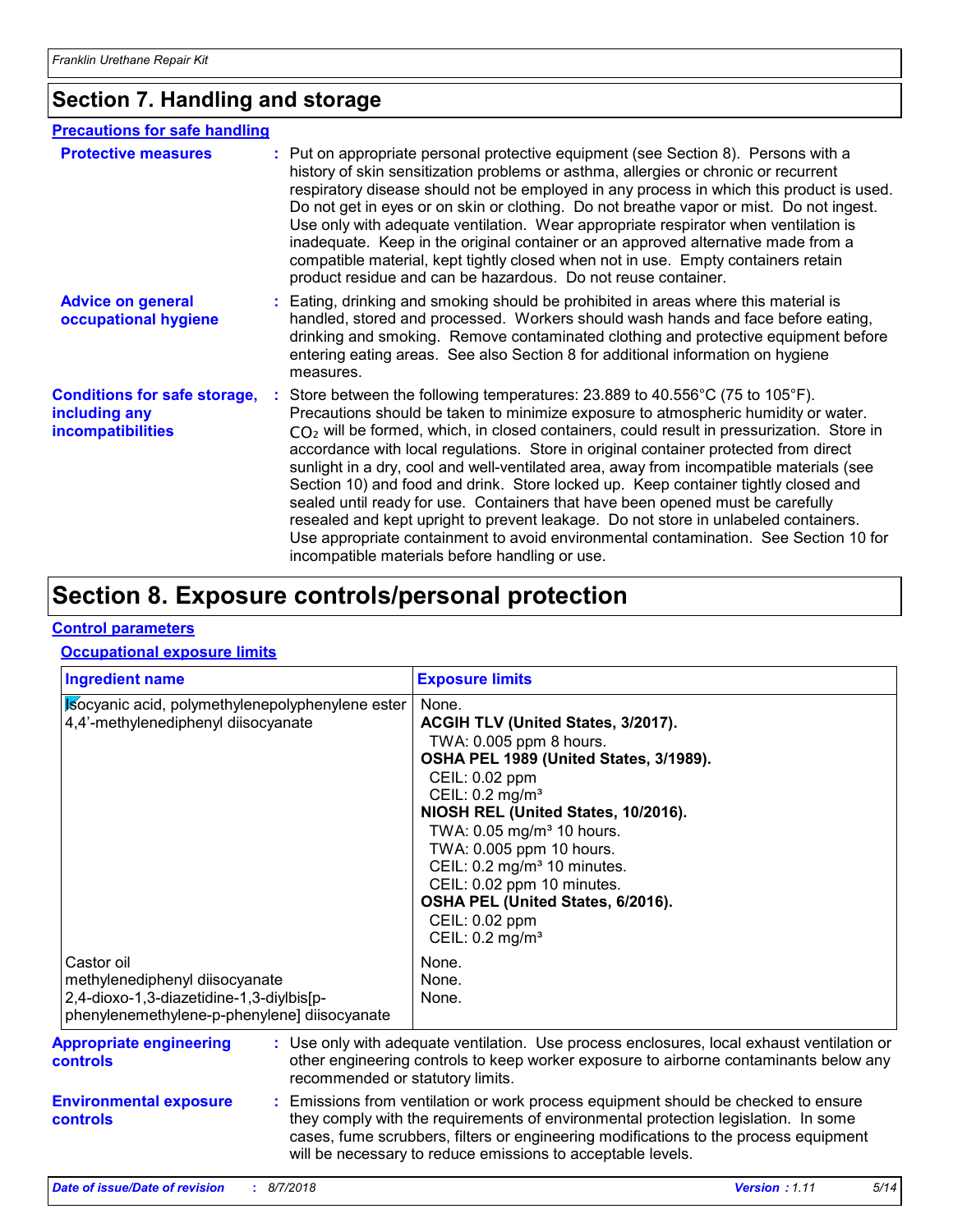## **Section 8. Exposure controls/personal protection**

| <b>Individual protection measures</b> |                                                                                                                                                                                                                                                                                                                                                                                                                                                                                                                                                                                                                                                                   |
|---------------------------------------|-------------------------------------------------------------------------------------------------------------------------------------------------------------------------------------------------------------------------------------------------------------------------------------------------------------------------------------------------------------------------------------------------------------------------------------------------------------------------------------------------------------------------------------------------------------------------------------------------------------------------------------------------------------------|
| <b>Hygiene measures</b>               | : Wash hands, forearms and face thoroughly after handling chemical products, before<br>eating, smoking and using the lavatory and at the end of the working period.<br>Appropriate techniques should be used to remove potentially contaminated clothing.<br>Contaminated work clothing should not be allowed out of the workplace. Wash<br>contaminated clothing before reusing. Ensure that eyewash stations and safety<br>showers are close to the workstation location.                                                                                                                                                                                       |
| <b>Eye/face protection</b>            | : Safety eyewear complying with an approved standard should be used when a risk<br>assessment indicates this is necessary to avoid exposure to liquid splashes, mists,<br>gases or dusts. If contact is possible, the following protection should be worn, unless<br>the assessment indicates a higher degree of protection: chemical splash goggles.                                                                                                                                                                                                                                                                                                             |
| <b>Skin protection</b>                |                                                                                                                                                                                                                                                                                                                                                                                                                                                                                                                                                                                                                                                                   |
| <b>Hand protection</b>                | : Chemical-resistant, impervious gloves complying with an approved standard should be<br>worn at all times when handling chemical products if a risk assessment indicates this is<br>necessary. Considering the parameters specified by the glove manufacturer, check<br>during use that the gloves are still retaining their protective properties. It should be<br>noted that the time to breakthrough for any glove material may be different for different<br>glove manufacturers. In the case of mixtures, consisting of several substances, the<br>protection time of the gloves cannot be accurately estimated. Wear protective gloves:<br>Nitrile gloves. |
| <b>Body protection</b>                | : Personal protective equipment for the body should be selected based on the task being<br>performed and the risks involved and should be approved by a specialist before<br>handling this product.                                                                                                                                                                                                                                                                                                                                                                                                                                                               |
| <b>Other skin protection</b>          | : Appropriate footwear and any additional skin protection measures should be selected<br>based on the task being performed and the risks involved and should be approved by a<br>specialist before handling this product.                                                                                                                                                                                                                                                                                                                                                                                                                                         |
| <b>Respiratory protection</b>         | Based on the hazard and potential for exposure, select a respirator that meets the<br>appropriate standard or certification. Respirators must be used according to a<br>respiratory protection program to ensure proper fitting, training, and other important<br>aspects of use.                                                                                                                                                                                                                                                                                                                                                                                 |

## **Section 9. Physical and chemical properties**

| <b>Appearance</b>                                 |                                                                 |
|---------------------------------------------------|-----------------------------------------------------------------|
| <b>Physical state</b>                             | $:$ Liquid.                                                     |
| <b>Color</b>                                      | $:$ Beige.                                                      |
| <b>Odor</b>                                       | : Not available.                                                |
| <b>Odor threshold</b>                             | : Not available.                                                |
| pH                                                | : Not applicable.                                               |
| <b>Melting point</b>                              | : Not available.                                                |
| <b>Boiling point</b>                              | : $>100^{\circ}$ C ( $>212^{\circ}$ F)                          |
| <b>Flash point</b>                                | : Closed cup: $>93.333^{\circ}$ C ( $>200^{\circ}$ F)           |
| <b>Evaporation rate</b>                           | : Not applicable.                                               |
| <b>Flammability (solid, gas)</b>                  | : Not available.                                                |
| Lower and upper explosive<br>(flammable) limits   | : Not available.                                                |
| <b>VOC (less water, less)</b><br>exempt solvents) | $: 0$ g/l                                                       |
| <b>Volatility</b>                                 | $: 0\%$ (w/w)                                                   |
| <b>Vapor density</b>                              | $:$ Not available.                                              |
| <b>Relative density</b>                           | : 1.7                                                           |
| <b>Solubility</b>                                 | Insoluble in the following materials: cold water and hot water. |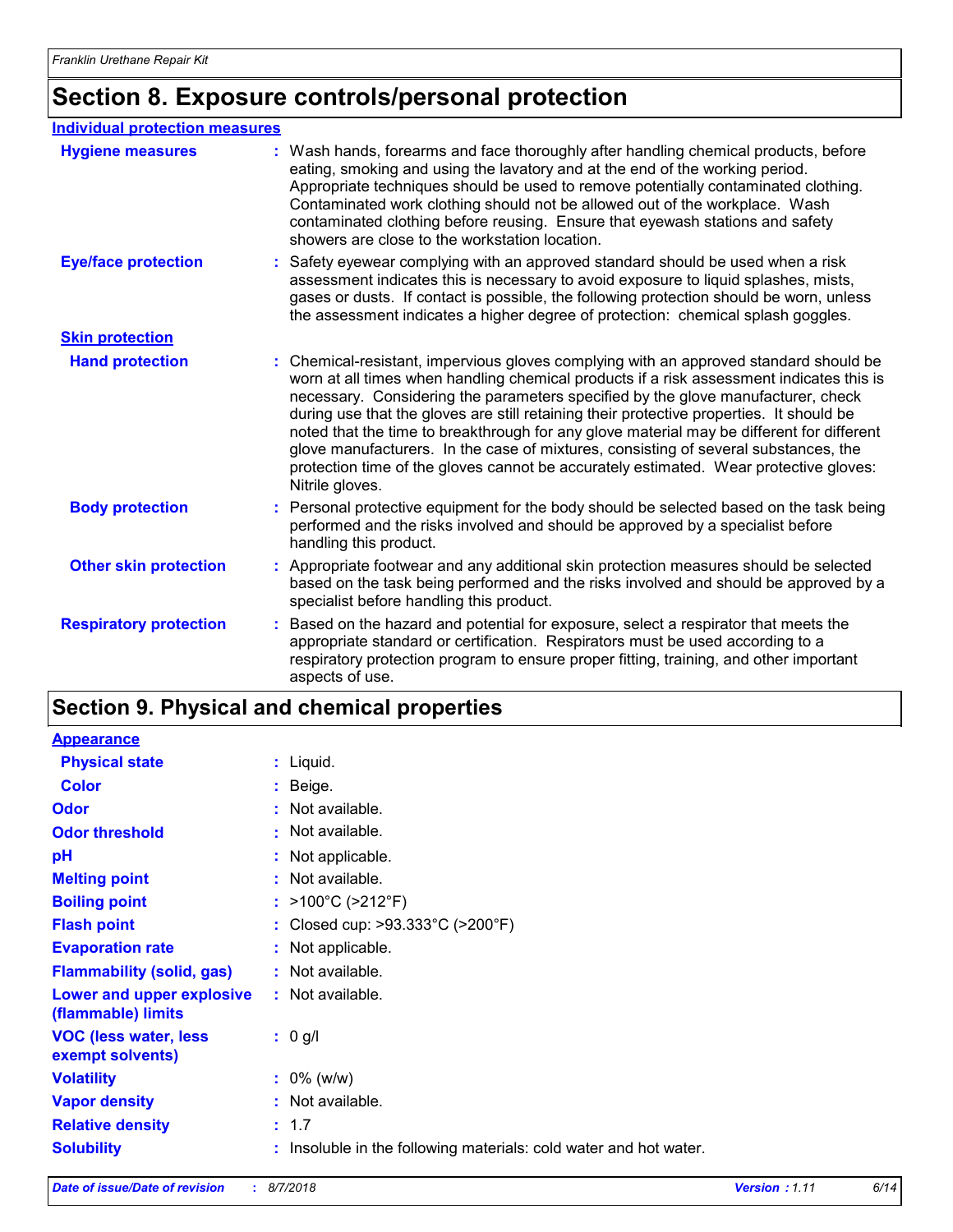## **Section 9. Physical and chemical properties**

| <b>Solubility in water</b>                        | $:$ Not available. |
|---------------------------------------------------|--------------------|
| <b>Partition coefficient: n-</b><br>octanol/water | : Not available.   |
| <b>Auto-ignition temperature</b>                  | : Not available.   |
| <b>Decomposition temperature</b>                  | : Not available.   |
| <b>Viscosity</b>                                  | : Not available.   |

## **Section 10. Stability and reactivity**

| <b>Reactivity</b>                                   | : No specific test data related to reactivity available for this product or its ingredients.              |
|-----------------------------------------------------|-----------------------------------------------------------------------------------------------------------|
| <b>Chemical stability</b>                           | : The product is stable.                                                                                  |
| <b>Possibility of hazardous</b><br><b>reactions</b> | : Under normal conditions of storage and use, hazardous reactions will not occur.                         |
| <b>Conditions to avoid</b>                          | : No specific data.                                                                                       |
| <b>Incompatible materials</b>                       | Reactive or incompatible with the following materials:<br>water<br>amines                                 |
| <b>Hazardous decomposition</b><br>products          | : Under normal conditions of storage and use, hazardous decomposition products should<br>not be produced. |

## **Section 11. Toxicological information**

#### **Information on toxicological effects**

#### **Acute toxicity**

| <b>Product/ingredient name</b>                | <b>Result</b>                | <b>Species</b> | <b>Dose</b>           | <b>Exposure</b> |
|-----------------------------------------------|------------------------------|----------------|-----------------------|-----------------|
| Isocyanic acid,<br>polymethylenepolyphenylene | <b>LC50 Inhalation Vapor</b> | Rat            | 490 mg/m <sup>3</sup> | 14 hours        |
| ester                                         |                              |                |                       |                 |
|                                               | LD50 Dermal                  | Rabbit         | >9400 mg/kg           |                 |
|                                               | LD50 Oral                    | Rat            | 49 g/kg               |                 |
| $ 4,4'$ -methylenediphenyl<br>diisocyanate    | LD50 Oral                    | Rat            | 9200 mg/kg            |                 |
| l Castor oil                                  | LD50 Oral                    | Rat            | $10$ g/kg             |                 |

#### **Irritation/Corrosion**

| <b>Product/ingredient name</b>                         | <b>Result</b>            | <b>Species</b> | <b>Score</b>             | <b>Exposure</b>            | <b>Observation</b>       |
|--------------------------------------------------------|--------------------------|----------------|--------------------------|----------------------------|--------------------------|
| Isocyanic acid,<br>polymethylenepolyphenylene<br>ester | Eyes - Mild irritant     | Rabbit         |                          | 100<br>milligrams          | $\overline{\phantom{0}}$ |
| 4,4'-methylenediphenyl<br>diisocyanate                 | Eyes - Moderate irritant | Rabbit         |                          | 100<br>milligrams          | $\overline{\phantom{0}}$ |
| Castor oil                                             | Eyes - Mild irritant     | Rabbit         |                          | 500<br>milligrams          |                          |
|                                                        | Skin - Mild irritant     | Guinea pig     | $\overline{\phantom{a}}$ | 24 hours 100<br>milligrams | $\overline{a}$           |
|                                                        | Skin - Mild irritant     | Man            |                          | 48 hours 50<br>milligrams  | $\blacksquare$           |
|                                                        | Skin - Mild irritant     | Rat            |                          | 24 hours 100<br>milligrams |                          |
|                                                        | Skin - Severe irritant   | Rabbit         |                          | 24 hours 100<br>milligrams | $\blacksquare$           |

## **Conclusion/Summary**

**Skin :** May cause skin irritation. Contains isocyanates. May be harmful if absorbed through skin.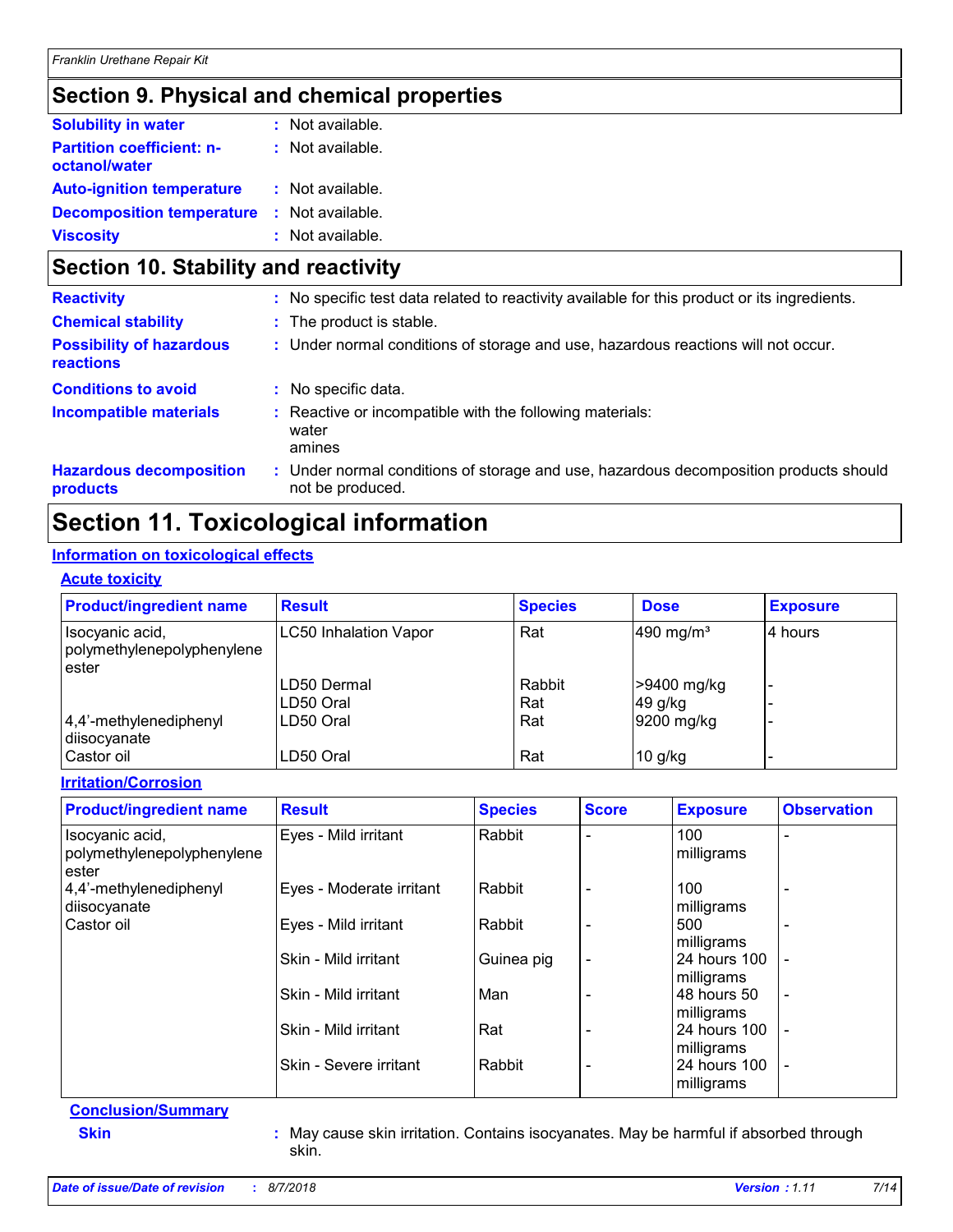## **Section 11. Toxicological information**

- **Eyes :** This product may irritate eyes upon contact.
- **Respiratory :** May cause respiratory irritation.

## **Sensitization**

Not available.

#### **Conclusion/Summary**

**Skin Example 20 Skin :** Contains isocyanates. May cause sensitization by skin contact. Once sensitized, a severe allergic reaction may occur when subsequently exposed to very low levels.

**Respiratory :** Contains isocyanates. May cause sensitization by inhalation. Once sensitized, a severe allergic reaction may occur when subsequently exposed to very low levels.

#### **Mutagenicity**

Not available.

#### **Carcinogenicity**

Not available.

#### **Classification**

| <b>Product/ingredient name</b>                                                                       | <b>OSHA</b> | <b>IARC</b> | <b>NTP</b> |
|------------------------------------------------------------------------------------------------------|-------------|-------------|------------|
| Isocyanic acid,<br>polymethylenepolyphenylene<br>ester<br>$ 4,4$ '-methylenediphenyl<br>diisocyanate |             | 3<br>3      |            |

#### **Reproductive toxicity**

Not available.

#### **Teratogenicity**

Not available.

#### **Specific target organ toxicity (single exposure)**

| <b>Name</b>                                                                              | <b>Category</b> | <b>Route of</b><br>exposure | <b>Target organs</b>            |
|------------------------------------------------------------------------------------------|-----------------|-----------------------------|---------------------------------|
| Franklin Urethane Repair Kit                                                             | Category 3      | Not applicable.             | Respiratory tract<br>irritation |
| Isocyanic acid, polymethylenepolyphenylene ester                                         | Category 3      | Not applicable.             | Respiratory tract<br>irritation |
| 4,4'-methylenediphenyl diisocyanate                                                      | Category 3      | Not applicable.             | Respiratory tract<br>irritation |
| methylenediphenyl diisocyanate                                                           | Category 3      | Not applicable.             | Respiratory tract<br>irritation |
| 2,4-dioxo-1,3-diazetidine-1,3-diylbis[p-phenylenemethylene-<br>p-phenylene] diisocyanate | Category 3      | Not applicable.             | Respiratory tract<br>irritation |

#### **Specific target organ toxicity (repeated exposure)**

| <b>Name</b>                                                                                                                                                                                                                                           | <b>Category</b>                                                    | <b>Route of</b><br>exposure                                                    | <b>Target organs</b>                                                                  |
|-------------------------------------------------------------------------------------------------------------------------------------------------------------------------------------------------------------------------------------------------------|--------------------------------------------------------------------|--------------------------------------------------------------------------------|---------------------------------------------------------------------------------------|
| Franklin Urethane Repair Kit<br>Isocyanic acid, polymethylenepolyphenylene ester<br>4,4'-methylenediphenyl diisocyanate<br>methylenediphenyl diisocyanate<br>2,4-dioxo-1,3-diazetidine-1,3-diylbis[p-phenylenemethylene-<br>p-phenylene] diisocyanate | Category 2<br>Category 2<br>Category 2<br>Category 2<br>Category 2 | Inhalation<br>Inhalation<br>I Not determined<br>l Not determined<br>Inhalation | lungs<br>respiratory system<br>Not determined<br>Not determined<br>respiratory system |

#### **Aspiration hazard**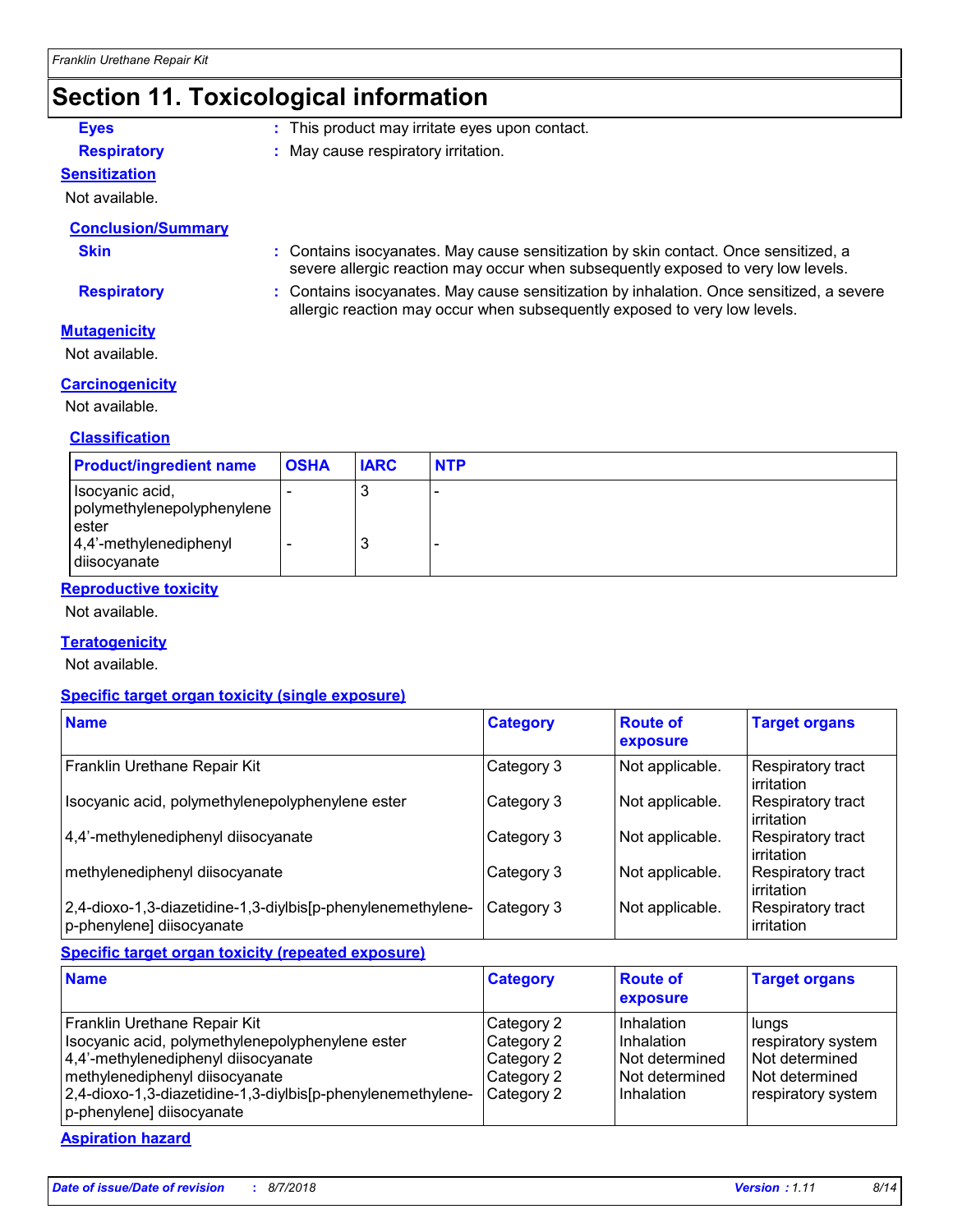## **Section 11. Toxicological information**

| Not available.                                         |                                                                                                                                                                                           |
|--------------------------------------------------------|-------------------------------------------------------------------------------------------------------------------------------------------------------------------------------------------|
| <b>Information on the likely</b><br>routes of exposure | : Routes of entry anticipated: Oral, Dermal, Inhalation.                                                                                                                                  |
| <b>Potential acute health effects</b>                  |                                                                                                                                                                                           |
| <b>Eye contact</b>                                     | : Causes eye irritation.                                                                                                                                                                  |
| <b>Inhalation</b>                                      | : Harmful if inhaled. May cause respiratory irritation. May cause allergy or asthma<br>symptoms or breathing difficulties if inhaled.                                                     |
| <b>Skin contact</b>                                    | : Causes skin irritation. May cause an allergic skin reaction.                                                                                                                            |
| <b>Ingestion</b>                                       | : No known significant effects or critical hazards.                                                                                                                                       |
|                                                        | Symptoms related to the physical, chemical and toxicological characteristics                                                                                                              |
| <b>Eye contact</b>                                     | : Adverse symptoms may include the following:<br>pain or irritation<br>watering<br>redness                                                                                                |
| <b>Inhalation</b>                                      | : Adverse symptoms may include the following:<br>respiratory tract irritation<br>coughing<br>wheezing and breathing difficulties<br>asthma                                                |
| <b>Skin contact</b>                                    | : Adverse symptoms may include the following:<br>irritation<br>redness                                                                                                                    |
| <b>Ingestion</b>                                       | : No specific data.                                                                                                                                                                       |
|                                                        | Delayed and immediate effects and also chronic effects from short and long term exposure                                                                                                  |
| <b>Short term exposure</b>                             |                                                                                                                                                                                           |
| <b>Potential immediate</b><br>effects                  | : Not available.                                                                                                                                                                          |
| <b>Potential delayed effects</b>                       | : Not available.                                                                                                                                                                          |
| <b>Long term exposure</b>                              |                                                                                                                                                                                           |
| <b>Potential immediate</b><br>effects                  | : Not available.                                                                                                                                                                          |
| <b>Potential delayed effects : Not available.</b>      |                                                                                                                                                                                           |
| <b>Potential chronic health effects</b>                |                                                                                                                                                                                           |
| Not available.                                         |                                                                                                                                                                                           |
| <b>Conclusion/Summary</b>                              | : Contains isocyanates. May cause allergic reactions in certain individuals. Once<br>sensitized, a severe allergic reaction may occur when subsequently exposed to very low<br>levels.    |
| <b>General</b>                                         | : May cause damage to organs through prolonged or repeated exposure if inhaled. Once<br>sensitized, a severe allergic reaction may occur when subsequently exposed to very low<br>levels. |
| <b>Carcinogenicity</b>                                 | : No known significant effects or critical hazards.                                                                                                                                       |
| <b>Mutagenicity</b>                                    | : No known significant effects or critical hazards.                                                                                                                                       |
| <b>Teratogenicity</b>                                  | : No known significant effects or critical hazards.                                                                                                                                       |
| <b>Developmental effects</b>                           | : No known significant effects or critical hazards.                                                                                                                                       |
| <b>Fertility effects</b>                               | : No known significant effects or critical hazards.                                                                                                                                       |
| <b>Numerical measures of toxicity</b>                  |                                                                                                                                                                                           |
| <b>Acute toxicity estimates</b>                        |                                                                                                                                                                                           |
| Not available.                                         |                                                                                                                                                                                           |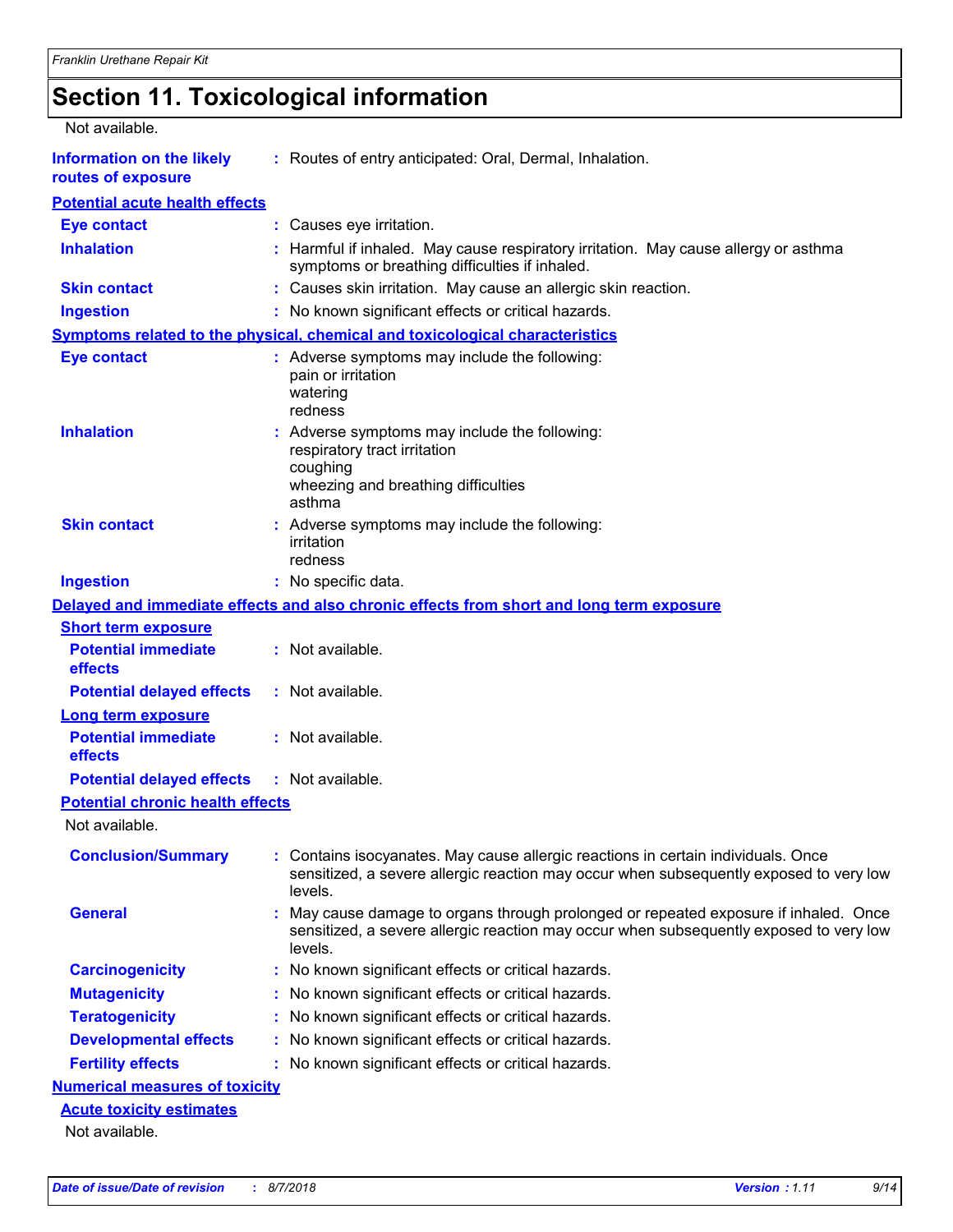## **Section 12. Ecological information**

#### **Toxicity**

| <b>Product/ingredient name</b>                                                                          | <b>Result</b>         | <b>Species</b> | <b>Exposure</b> |
|---------------------------------------------------------------------------------------------------------|-----------------------|----------------|-----------------|
| 2,4-dioxo-1,3-diazetidine-<br>$ 1,3$ -diylbis $ p-$<br>phenylenemethylene-p-<br>phenylene] diisocyanate | Acute LC50 >1000 mg/l | Fish           | l 96 hours i    |
|                                                                                                         | Acute NOEC 1640 mg/l  | Algae          | 72 hours        |

#### **Persistence and degradability**

#### Not available.

#### **Bioaccumulative potential**

| <b>Product/ingredient name</b>                              | $\mathsf{LogP}_\mathsf{ow}$ | <b>BCF</b> | <b>Potential</b> |
|-------------------------------------------------------------|-----------------------------|------------|------------------|
| 4,4'-methylenediphenyl<br>diisocyanate<br>methylenediphenyl | 4.51<br>4.51                | 200<br>200 | low<br>low       |
| disocyanate                                                 |                             |            |                  |

#### **Mobility in soil**

**Soil/water partition coefficient (KOC)**

**:** Not available.

**Other adverse effects** : No known significant effects or critical hazards.

## **Section 13. Disposal considerations**

```
Disposal methods :
```
The generation of waste should be avoided or minimized wherever possible. Disposal of this product, solutions and any by-products should at all times comply with the requirements of environmental protection and waste disposal legislation and any regional local authority requirements. Dispose of surplus and non-recyclable products via a licensed waste disposal contractor. Waste should not be disposed of untreated to the sewer unless fully compliant with the requirements of all authorities with jurisdiction. Waste packaging should be recycled. Incineration or landfill should only be considered when recycling is not feasible. This material and its container must be disposed of in a safe way. Care should be taken when handling emptied containers that have not been cleaned or rinsed out. Empty containers or liners may retain some product residues. Avoid dispersal of spilled material and runoff and contact with soil, waterways, drains and sewers.

## **Section 14. Transport information**

|                                      | <b>DOT</b><br><b>Classification</b> | <b>TDG</b><br><b>Classification</b> | <b>Mexico</b><br><b>Classification</b> | <b>ADR/RID</b> | <b>IMDG</b>    | <b>IATA</b>              |
|--------------------------------------|-------------------------------------|-------------------------------------|----------------------------------------|----------------|----------------|--------------------------|
| <b>UN number</b>                     | Not regulated.                      | Not regulated.                      | Not regulated.                         | Not regulated. | Not regulated. | Not regulated.           |
| <b>UN proper</b><br>shipping name    | $\qquad \qquad -$                   |                                     |                                        |                |                | $\blacksquare$           |
| <b>Transport</b><br>hazard class(es) | $\blacksquare$                      | $\overline{\phantom{0}}$            | $\blacksquare$                         | $\blacksquare$ | $\blacksquare$ | $\overline{\phantom{0}}$ |
| <b>Packing group</b>                 | $\overline{\phantom{a}}$            |                                     |                                        | -              |                | -                        |
| <b>Environmental</b><br>hazards      | No.                                 | No.                                 | No.                                    | No.            | No.            | No.                      |

**Additional information**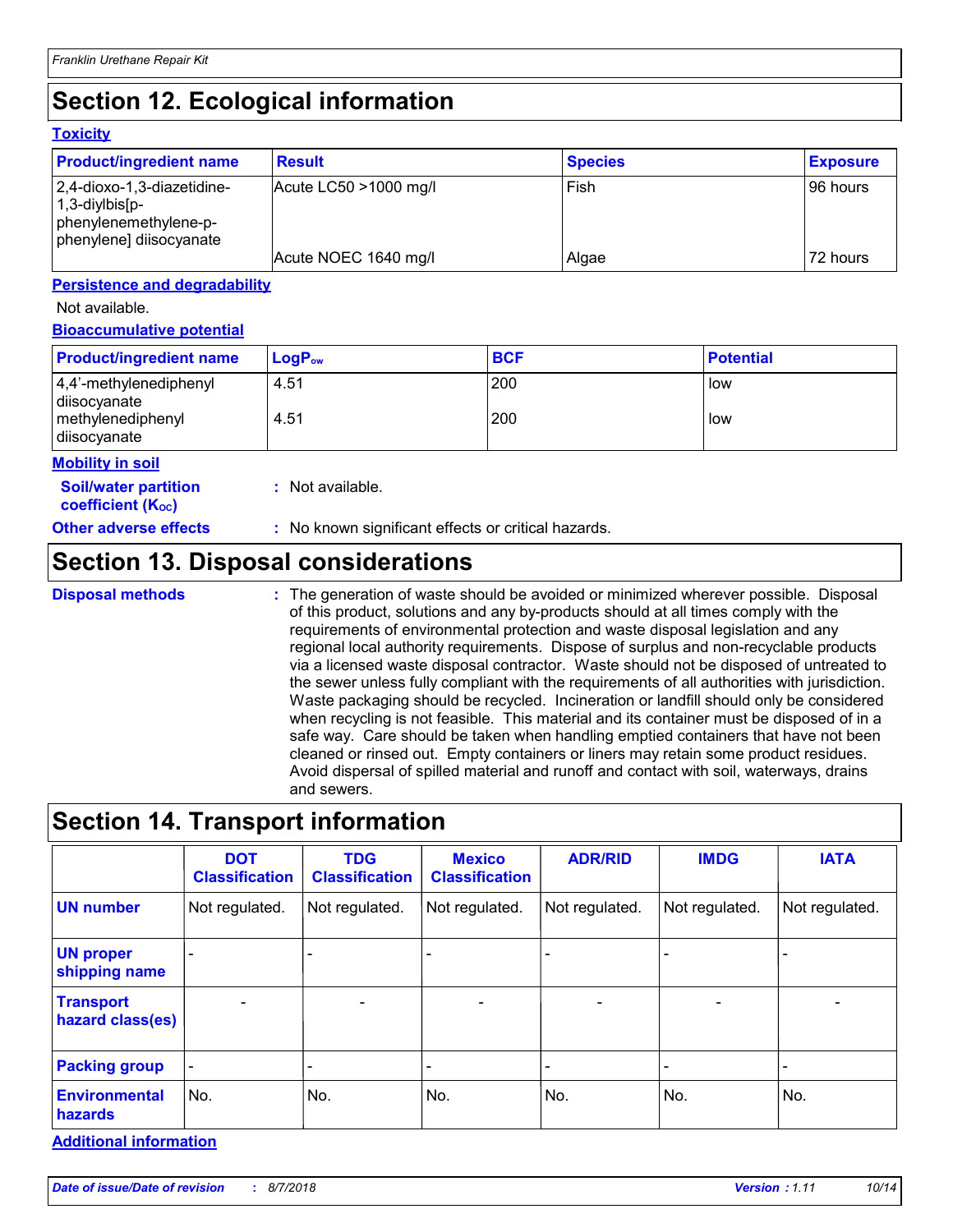## **Section 14. Transport information**

**DOT Classification :**

**Reportable quantity** 7812.5 lbs / 3546.9 kg [551.17 gal / 2086.4 L]. Package sizes shipped in quantities less than the product reportable quantity are not subject to the RQ (reportable quantity) transportation requirements.

## **Section 15. Regulatory information**

#### **U.S. Federal regulations**

#### **SARA 302/304**

#### **Composition/information on ingredients**

No products were found.

**SARA 304 RQ :** Not applicable.

- **SARA 311/312**
- 

|  | Not applicable. |  |
|--|-----------------|--|
|  |                 |  |
|  |                 |  |

**Classification :** ACUTE TOXICITY (inhalation) - Category 4 SKIN IRRITATION - Category 2 EYE IRRITATION - Category 2B RESPIRATORY SENSITIZATION - Category 1 SKIN SENSITIZATION - Category 1 SPECIFIC TARGET ORGAN TOXICITY (SINGLE EXPOSURE) (Respiratory tract irritation) - Category 3 SPECIFIC TARGET ORGAN TOXICITY (REPEATED EXPOSURE) (lungs) (inhalation) - Category 2

#### **Composition/information on ingredients**

| <b>Name</b>                                            | $\frac{9}{6}$ | <b>Classification</b>                                                                                                                                                                                                                                                                                                                                                                                                                                                         |
|--------------------------------------------------------|---------------|-------------------------------------------------------------------------------------------------------------------------------------------------------------------------------------------------------------------------------------------------------------------------------------------------------------------------------------------------------------------------------------------------------------------------------------------------------------------------------|
| Isocyanic acid,<br>polymethylenepolyphenylene<br>ester | ≥25 - ≤50     | <b>ACUTE TOXICITY (inhalation) - Category 4</b><br>SKIN IRRITATION - Category 2<br>EYE IRRITATION - Category 2A<br>RESPIRATORY SENSITIZATION - Category 1<br>SKIN SENSITIZATION - Category 1<br>SPECIFIC TARGET ORGAN TOXICITY (SINGLE EXPOSURE)<br>(Respiratory tract irritation) - Category 3<br>SPECIFIC TARGET ORGAN TOXICITY (REPEATED<br>EXPOSURE) - Category 2<br>SPECIFIC TARGET ORGAN TOXICITY (REPEATED<br>EXPOSURE) (respiratory system) (inhalation) - Category 2 |
| 4,4'-methylenediphenyl<br>diisocyanate                 | $≥10 - ≤25$   | <b>ACUTE TOXICITY (inhalation) - Category 4</b><br>SKIN IRRITATION - Category 2<br>EYE IRRITATION - Category 2A<br>RESPIRATORY SENSITIZATION - Category 1<br>SKIN SENSITIZATION - Category 1<br>SPECIFIC TARGET ORGAN TOXICITY (SINGLE EXPOSURE)<br>(Respiratory tract irritation) - Category 3<br>SPECIFIC TARGET ORGAN TOXICITY (REPEATED<br>EXPOSURE) - Category 2                                                                                                         |
| Castor oil                                             | ≤10           | SKIN IRRITATION - Category 2<br>EYE IRRITATION - Category 2A                                                                                                                                                                                                                                                                                                                                                                                                                  |
| methylenediphenyl diisocyanate                         | $\leq$ 3      | <b>ACUTE TOXICITY (inhalation) - Category 4</b><br>SKIN IRRITATION - Category 2<br>EYE IRRITATION - Category 2A<br>RESPIRATORY SENSITIZATION - Category 1                                                                                                                                                                                                                                                                                                                     |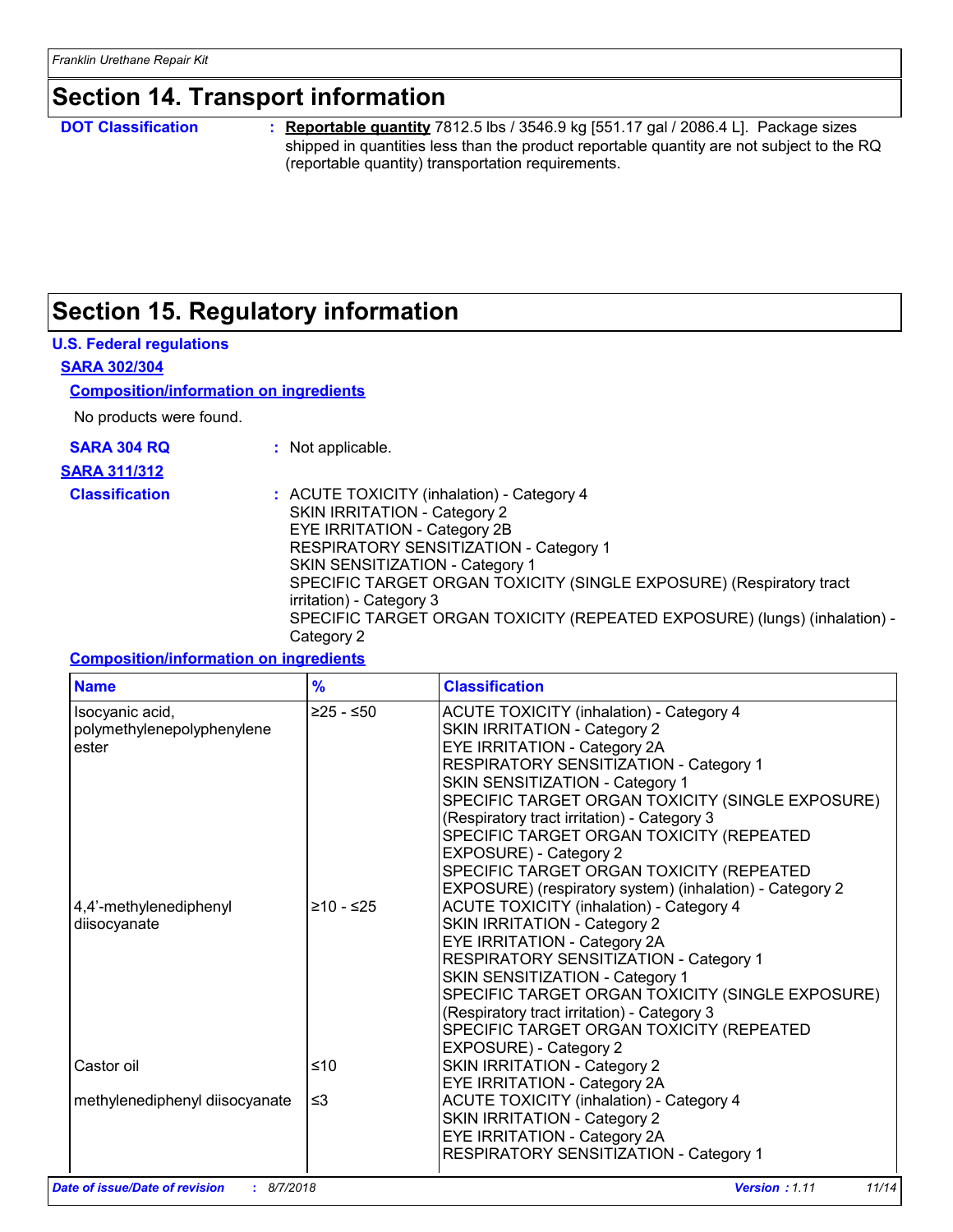## **Section 15. Regulatory information**

| 2,4-dioxo-1,3-diazetidine-<br>≤3<br>1,3-diylbis[p-<br>phenylenemethylene-p-<br>phenylene] diisocyanate |  | SKIN SENSITIZATION - Category 1<br>SPECIFIC TARGET ORGAN TOXICITY (SINGLE EXPOSURE)<br>(Respiratory tract irritation) - Category 3<br>SPECIFIC TARGET ORGAN TOXICITY (REPEATED<br>EXPOSURE) - Category 2<br>ACUTE TOXICITY (inhalation) - Category 4<br>SKIN IRRITATION - Category 2<br><b>EYE IRRITATION - Category 2A</b><br><b>RESPIRATORY SENSITIZATION - Category 1</b><br>SKIN SENSITIZATION - Category 1B<br>SPECIFIC TARGET ORGAN TOXICITY (SINGLE EXPOSURE)<br>(Respiratory tract irritation) - Category 3<br>SPECIFIC TARGET ORGAN TOXICITY (REPEATED |  |  |
|--------------------------------------------------------------------------------------------------------|--|-----------------------------------------------------------------------------------------------------------------------------------------------------------------------------------------------------------------------------------------------------------------------------------------------------------------------------------------------------------------------------------------------------------------------------------------------------------------------------------------------------------------------------------------------------------------|--|--|
|                                                                                                        |  | EXPOSURE) - Category 2<br>SPECIFIC TARGET ORGAN TOXICITY (REPEATED<br>EXPOSURE) (respiratory system) (inhalation) - Category 2                                                                                                                                                                                                                                                                                                                                                                                                                                  |  |  |

#### **SARA 313**

|                              | <b>Product name</b>                              | <b>CAS number</b> | $\frac{9}{6}$ |
|------------------------------|--------------------------------------------------|-------------------|---------------|
| <b>Form R - Reporting</b>    | Isocyanic acid, polymethylenepolyphenylene ester | 9016-87-9         | I≥25 - ≤50    |
| requirements                 | 4,4'-methylenediphenyl diisocyanate              | $101 - 68 - 8$    | 210 - ≤25     |
| <b>Supplier notification</b> | Isocyanic acid, polymethylenepolyphenylene ester | 9016-87-9         | l≥25 - ≤50    |
|                              | 4,4'-methylenediphenyl diisocyanate              | $101 - 68 - 8$    | l≥10 - ≤25    |

SARA 313 notifications must not be detached from the SDS and any copying and redistribution of the SDS shall include copying and redistribution of the notice attached to copies of the SDS subsequently redistributed.

#### **State regulations**

| <b>Massachusetts</b>                                         | : The following components are listed: METHYLENE BISPHENYL ISOCYANATE;<br>DIPHENYLMETHANE DIISOCYANATE; MDI                                                                                                                            |
|--------------------------------------------------------------|----------------------------------------------------------------------------------------------------------------------------------------------------------------------------------------------------------------------------------------|
| <b>New York</b>                                              | : The following components are listed: Methylene diphenyl diisocyanate                                                                                                                                                                 |
| <b>New Jersey</b>                                            | : The following components are listed: METHYLENE BISPHENYL ISOCYANATE;<br>BENZENE, 1,1'-METHYLENEBIS[4-ISOCYANATO-; DIISOCYANATES; METHYLENE<br>DIPHENYL DIISOCYANATE (POLYMERIC); ISOCYANIC ACID,<br>POLYMETHYLENEPOLYPHENYLENE ESTER |
| <b>Pennsylvania</b>                                          | : The following components are listed: BENZENE, 1,1'-METHYLENEBIS<br>[4-ISOCYANATO-                                                                                                                                                    |
| <b>International regulations</b>                             |                                                                                                                                                                                                                                        |
|                                                              | <b>Chemical Weapon Convention List Schedules I, II &amp; III Chemicals</b>                                                                                                                                                             |
| Not listed.                                                  |                                                                                                                                                                                                                                        |
| <b>Montreal Protocol</b>                                     |                                                                                                                                                                                                                                        |
| Not listed.                                                  |                                                                                                                                                                                                                                        |
| <b>Stockholm Convention on Persistent Organic Pollutants</b> |                                                                                                                                                                                                                                        |
| Not listed.                                                  |                                                                                                                                                                                                                                        |
| <b>UNECE Aarhus Protocol on POPs and Heavy Metals</b>        |                                                                                                                                                                                                                                        |
| Not listed.                                                  |                                                                                                                                                                                                                                        |
| <b>Inventory list</b>                                        |                                                                                                                                                                                                                                        |
| <b>China</b>                                                 | : All components are listed or exempted.                                                                                                                                                                                               |
| <b>United States TSCA 8(b)</b><br>inventory                  | : All components are listed or exempted.                                                                                                                                                                                               |
|                                                              |                                                                                                                                                                                                                                        |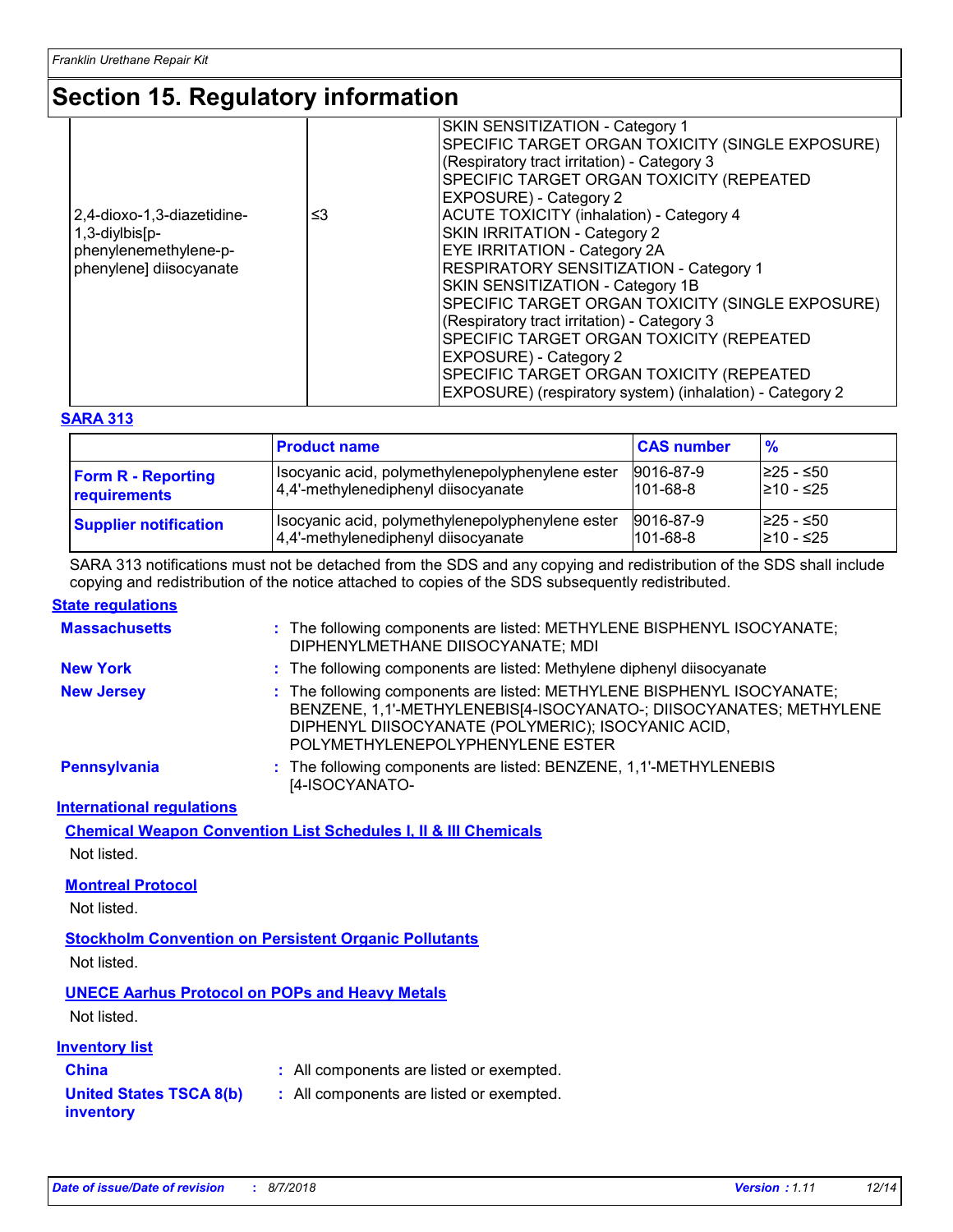## **Section 16. Other information**

**Hazardous Material Information System (U.S.A.)**



**Caution: HMIS® ratings are based on a 0-4 rating scale, with 0 representing minimal hazards or risks, and 4 representing significant hazards or risks. Although HMIS® ratings and the associated label are not required on SDSs or products leaving a facility under 29 CFR 1910.1200, the preparer may choose to provide them. HMIS® ratings are to be used with a fully implemented HMIS® program. HMIS® is a registered trademark and service mark of the American Coatings Association, Inc.**

**The customer is responsible for determining the PPE code for this material. For more information on HMIS® Personal Protective Equipment (PPE) codes, consult the HMIS® Implementation Manual.**

**National Fire Protection Association (U.S.A.)**



**Reprinted with permission from NFPA 704-2001, Identification of the Hazards of Materials for Emergency Response Copyright ©1997, National Fire Protection Association, Quincy, MA 02269. This reprinted material is not the complete and official position of the National Fire Protection Association, on the referenced subject which is represented only by the standard in its entirety.**

**Copyright ©2001, National Fire Protection Association, Quincy, MA 02269. This warning system is intended to be interpreted and applied only by properly trained individuals to identify fire, health and reactivity hazards of chemicals. The user is referred to certain limited number of chemicals with recommended classifications in NFPA 49 and NFPA 325, which would be used as a guideline only. Whether the chemicals are classified by NFPA or not, anyone using the 704 systems to classify chemicals does so at their own risk.**

**Procedure used to derive the classification**

| <b>Classification</b>                                                                           | <b>Justification</b> |
|-------------------------------------------------------------------------------------------------|----------------------|
| <b>ACUTE TOXICITY (inhalation) - Category 4</b>                                                 | Expert judgment      |
| <b>SKIN IRRITATION - Category 2</b>                                                             | Expert judgment      |
| <b>EYE IRRITATION - Category 2B</b>                                                             | Expert judgment      |
| <b>RESPIRATORY SENSITIZATION - Category 1</b>                                                   | Expert judgment      |
| <b>SKIN SENSITIZATION - Category 1</b>                                                          | Expert judgment      |
| SPECIFIC TARGET ORGAN TOXICITY (SINGLE EXPOSURE) (Respiratory tract<br>irritation) - Category 3 | Expert judgment      |
| SPECIFIC TARGET ORGAN TOXICITY (REPEATED EXPOSURE) (lungs) (inhalation)<br>- Category 2         | Expert judgment      |
| <b>History</b>                                                                                  |                      |

| Date of printing                  | : 4/22/2022 |
|-----------------------------------|-------------|
| Date of issue/Date of<br>revision | : 8/7/2018  |
| Date of previous issue            | : 5/18/2018 |
| <b>Version</b>                    | : 111       |